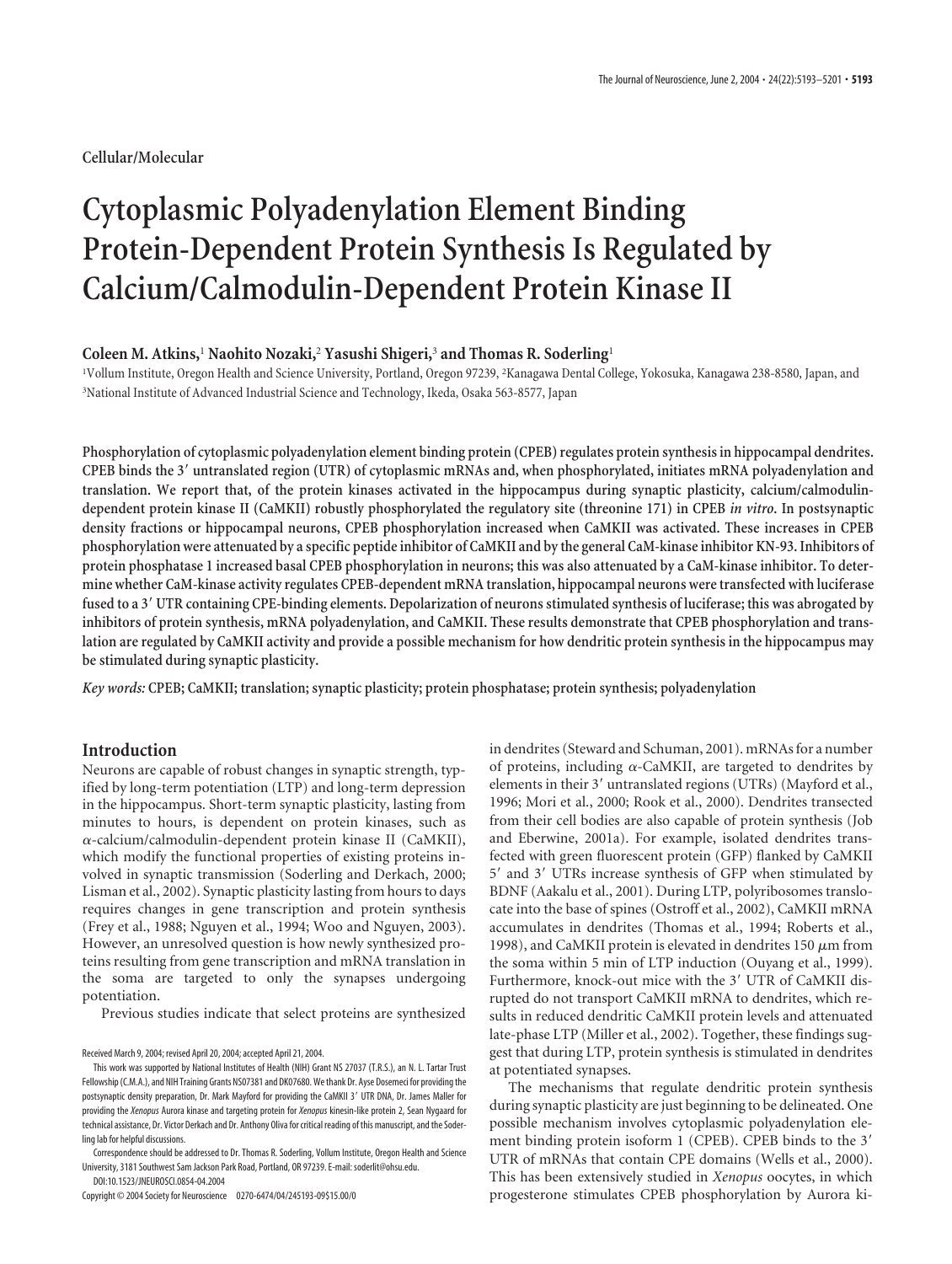nase, resulting in polyadenylation and translation of CPEcontaining mRNAs (Mendez et al., 2000a,b). The 3' UTR of CaMKII mRNA, as well as the mRNAs for several other proteins, contains CPE-binding domains, and activity-dependent polyadenylation and translation of CaMKII mRNA occurs in the visual cortex during synaptic plasticity (Wu et al., 1998; Wells et al., 2001).

The sequence surrounding *Xenopus* CPEB Serine 174 (Ser174), the regulatory site phosphorylated by Aurora kinase, is highly homologous to threonine 171 (Thr171) in mouse CPEB (Mendez et al., 2000b). This sequence has an arginine three amino acids N terminal of Thr171, making it a possible substrate for several protein kinases, including CaMKII and protein kinase A (PKA). Here, we determined whether protein kinases activated in the hippocampus during LTP such as CaMKII, CaMKIV, PKA, and protein kinase C (PKC) could phosphorylate CPEB and thereby regulate protein synthesis.

## **Materials and Methods**

*CPEB phosphorylation assays.* Nested PCR was used to clone CPEB from mouse brain cDNA using the following primers: 5TCCAGTCCCT-TAGGGCCACG3' and 5'AGGCCAGCTCCACTAGCTGG3', followed by 5'GGTCGGCCATAGCGGCCG CGAAGTCGACATGGCTTTCT-CTCTGGAAGAAG3' and 5'GGATAGCTAGCGG CCGTCAGTTCT-TCGGTTTCCTCATTA3'. The PCR product was subcloned into plasmid (p) **GEX-4T-3** (*Sal*I/*Not*I; Amersham Biosciences, Arlington Heights, IL) to create a CPEB fusion with glutathione transferase (GST) on the N terminus. The Thr171Ala mutation was created using Stratagene (La Jolla, CA) Quikchange kit (5'CTCGCCTGGACGCCCGGC-CCATC3). GST-CPEB fusion protein was expressed in *E. coli* BL21(DE3)pLysS cells that were induced at optical density<sub>600</sub> 0.45 for 3 hr with 1 mm isopropyl- $\beta$ -D-thiogalactopyranoside at 20°C. GST-CPEB was purified using glutathione-Sepharose beads according to the instructions of the manufacturer (Amersham Biosciences). GST-CPEB (6  $\mu$ g/ reaction) was phosphorylated with CaMKII (50 nm; purified from baculovirus), CaMKK plus CaMKI (50 nm each; purified from baculovirus), CaMKK plus CaMKIV (50 nM each; purified from baculovirus), PKC (0.025 U; P7956; Sigma, St. Louis, MO), PKA (50 nM; catalytic subunit purified from baculovirus), or MAPK (mitogen-activated protein kinase) (20 nm; Stratagene) for 30 min at 30°C. CaMKK plus CaMKI, and CaMKK plus CaMKIV were preincubated with Ca $2^{+}/c$ almodulin to preactivate the kinases (Tokumitsu et al., 1994). To activate Aurora kinase with targeting protein for *Xenopus* kinesin-like protein 2 (TPX2), rat or Xenopus Aurora kinase (500 nm) were incubated with 4  $\mu$ g of TPX2(1– 364) at 4°C for 30 min as described previously (Eyers and Maller, 2004). All protein kinases were tested against myelin basic protein (MBP; 10 ng/reaction) in parallel reactions to ensure activity. Final phosphorylation conditions were: 125 mm HEPES, pH 7.5, 25 mm  $Mg(Ac)_{2}$ , 20  $\mu$ m ATP, 40,000 cpm/pmol  $[\gamma$ -<sup>32</sup>P]ATP, 2.5 mm CaCl<sub>2</sub>, 5  $\mu$ m calmodulin, 25  $\mu$ g/ml aprotinin, 25  $\mu$ g/ml leupeptin, and 1  $\mu$ M PMSF, with 320  $\mu$ g/ml l-α-phosphatidylserine and 30 µg/ml 1,2-dioctanoyl-*sn-*glycerol added for PKC. For phospho-imaging, the gel was exposed to a phosphorimager (Molecular Dynamics, Sunnyvale, CA) and scanned using Scanner Control 445 SI software (Molecular Dynamics).

*Phosphorylation of postsynaptic density fractions.* Postsynaptic density (PSD) fractions (8 µg/reaction; generous gift from Dr. Ayse Dosemeci, National Institute of Neurlogical Disorders and Stroke, Bethesda, MD) were preincubated as described previously to decrease basal phosphorylation levels (Vinade and Dosemeci, 2000). Final reaction conditions (30 min at 30°C) were: 20 mm HEPES, pH 7.5, 10 mm  $Mg(Ac)_{2}$ , 20 mm DTT, 1 mm ATP, 20  $\mu$ g/ml aprotinin, 20  $\mu$ g/ml leupeptin, 100  $\mu$ m PMSF, and, where indicated, 1.4 mm  $CaCl<sub>2</sub>$ , 5  $\mu$ m calmodulin, 50 nm calyculin A  $(CA)$ , and 10  $\mu$ M CaMKIINtide.

*Generation of CPEB monoclonal antibodies.* Phospho-Thr171-specific and total CPEB monoclonal antibodies were generated against the synthetic peptide  $CGSRLDT_{171}RPILDSRSSPSD$  corresponding to amino acids 165–184 of mouse CPEB with or without Thr171 phosphorylated. Peptides were conjugated with keyhole limpet hemocyanin via the N terminus Cysteine and were injected into BALB/c mice as described previously (Kimura et al., 1994). The phospho-Thr171 antibody is specific for phosphorylated CPEB, recognizing recombinant CPEB only if Thr171 is phosphorylated (supplemental Fig. 1 *A*,*B*, available at www. jneurosci.org). These CPEB antibodies are sensitive enough to detect CPEB at the appropriate molecular weight  $(\sim 75$  kDa) in PSD fractions (see Fig. 2*A*) and cultured hippocampal neurons (see Figs. 3*C*, 5). The phospho-Thr171 immunoreactivity was abolished when the antibody was preabsorbed with the phospho-peptide, but not the nonphosphopeptide, used to generate the phospho-specific antibody (supplemental Fig. 1*C*, available at www.jneurosci.org).

*Western blot analysis.* Lysates were electrophoresed (10% SDS-PAGE) and Western blotted using the following antibodies: phospho-Thr171 CPEB (pCPEB) (1:20 of hybridoma supernatant), total CPEB (1:20 of hybridoma supernatant), pCaMKII Thr286 (1:1000; Affinity BioReagents, Golden, CO), CaMKII (1:2000; Affinity BioReagents),  $\beta$ -tubulin (1:5000; Developmental Studies Hybridoma Bank, University of Iowa, Iowa City, IA), or actin (1:1000; Sigma A2066). Epitopes were visualized with HRP-conjugated secondary antibodies (Amersham Biosciences; 1:1000 to 1:5000) using ECL or ECL plus (Amersham Biosciences) and developed on film (Kodak Biomax MR; Kodak, Rochester, NY). Film was developed to be in a linear range and densitized using Kodak digital science 1D software. Levels of phospho-protein immunoreactivity (e.g., pCPEB) were normalized to total protein immunoreactivity (e.g., CPEB) and then to  $\beta$ -tubulin or actin immunoreactivity to control for total protein levels. Statistical analyses were one-way ANOVAs with Tukey *t* tests. Data presented are mean  $\pm$  SEM values.

*Hippocampal cultures.* Hippocampal neurons were cultured according to the procedure of Brewer (1997) from postnatal day (P) 1 to P2 Sprague Dawley rats. At 7 days *in vitro*, neurons were preincubated for 30 min at 37°C with 1  $\mu$ M tetrodotoxin in Tyrodes's solution (25 mM HEPES, pH 7.5, 119 mm NaCl, 2.5 mm KCl, 2 mm MgCl<sub>2</sub>, 2 mm CaCl<sub>2</sub>, 30 mm glucose) and with inhibitors where described. Depolarization was delivered in isotonic Tyrode's (90 mm KCl, 1  $\mu$ m BayK 8644, 10 mm CaCl<sub>2</sub>). After stimulation, neurons were homogenized in  $2\times$  sample buffer supplemented with 1  $\mu$ M microcystin-lr, 100 mM NaF, 100 mM  $\beta$ -glycerol phosphate, 20 mm EDTA, 20 mm EGTA, 1  $\mu$ m PMSF, 25  $\mu$ g/ml aprotinin, and  $25 \mu$ g/ml leupeptin.

*Luciferase translation assays.* The reporter plasmid **pLuciferase-CPE** was constructed as described by Wells et al. (2001) with minor modifications. An *Eco*RI site was introduced into **pEGFP-C1** (Clontech, Cambridge, UK) and **pGL3-Promoter**(Promega, Madison, WI) by site-directed mutagenesis (pEGFP 5'GGTTACAAATAAAGAATTCGCATCACAA-ATTTC3'; **pGL3** 5'CATTATAAGCTGCAATAAAGAATTCAA-CAACAACAATT GCATTC3). The polyadenylation sequence of mouse CaMKII 3' UTR (bp 3075-3217; kindly provided by Dr. Mark Mayford, The Scripps Research Institute, La Jolla, CA) containing the two CPEs, and hexanucleotide motif was PCR amplified (5'GCACTCTA-GACTCTCTCTTTCTTTTTTAATCTGTG3', 5'GCACGAATTCTG TGTAAATTTGTAGCTATTTATTCCACTG3) and subcloned into the modified **pGL3** vector (*Xba*I*/Eco*RI) to replace the SV40 early polyadenylation sequence. From this vector, luciferase fused to the CaMKII 3 UTR was PCR amplified (5'GCACCACCGGTCGCCACCATGGAA-GACGCC3', 5'GCACGAATTCTGTGTAAATTTGTAGCTATTTA-TTCCACTG3) and subcloned into the modified **pEGFP** vector (*Age*I*/ Eco*RI) to create **pLuciferase-CPE**. The CPE-binding domains were mutated as described previously (Wu et al., 1998; Wells et al., 2001). Cultured hippocampal neurons (7–9 days *in vitro*; 1 × 10<sup>5</sup> cells/cm<sup>2</sup>) in 24-well plates were transfected with  ${\rm \bf p}$ Luciferase-CPE (0.4  $\mu$ g/well) and pRenilla luciferase-TK (0.2 µg/well; Promega) using LipofectAMINE 2000 (1.8-2.5  $\mu$ l/well; Invitrogen, San Diego, CA) according to the protocol of the manufacturer. For experiments using CaMKIIN, the plasmid CaMKIIN (Chang et al., 1998) was cotransfected (0.8  $\mu$ g/well), or an equivalent amount of empty vector was used. After transfection for 1 hr, media was replaced with Tyrodes's and 1  $\mu$ m tetrodotoxin with inhibitors where stated. Cells were incubated for 1 hr and then depolarized (90 mm KCl, 1  $\mu$ м BayK 8644, 10 mм CaCl $_2$ , 0.5  $\mu$ м actinomycin d) for 5 min in isotonic Tyrode's solution. After stimulation, cells were incubated in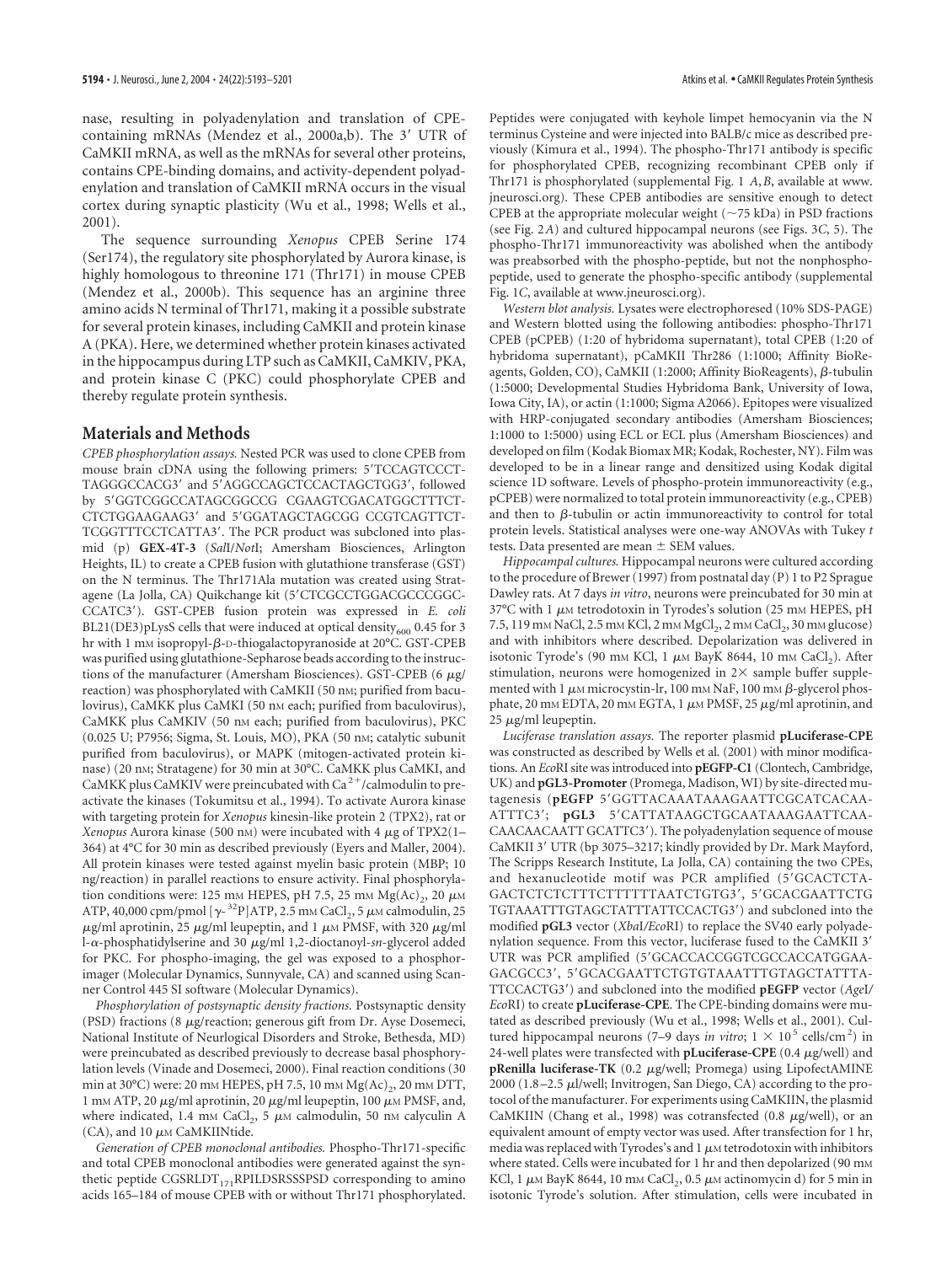

**Figure 1.** Phosphorylation of CPEB by CaMKII *in vitro*. *A*, Purified CPEB-GST fusion protein or a ubiquitous kinase substrate, MBP, was phosphorylated *in vitro* with  $[\gamma^{-32}P]$ ATP and the indicated protein kinases. Representative phosphor-imaging blots for <sup>32</sup>P-CPEB and <sup>32</sup>P-MBP are shown with the corresponding Coomassie Blue stained gels (CPEB and MBP). All protein kinases were active as demonstrated by <sup>32</sup>P-incorporation into MBP, but only CaMKII robustly phosphorylated CPEB. *B*, Densitized results of<br><sup>32</sup>P-incorporation into WT CPEB versus Thr171AIa CPEB, normalizing phosphorylation of WT CPE CaMKII phosphorylation of CPEB was significantly affected by Thr171Ala mutation (KII, 50 nm;  $n = 10$ ;  $p < 0.001$ ), but PKC  $(0.0125 \text{ U}; n = 4)$ , PKA (50 nm;  $n = 10$ ), MAPK (20 nm;  $n = 7$ ), or CaMKI (KI, 50 nm;  $n = 4$ ) and CaMKIV (KIV, 50 nm;  $n = 12$ ), both activated by CaMKK, were unaffected by the mutation. GST phosphorylation was negligible.*C*, Purified CPEB-GST fusion proteins, WT or Thr171Ala ( *A*), were phosphorylated*in vitro*and then Western blotted with a pCPEB monoclonal antibody or a total CPEB antibody. *D*, Densitized results, normalizing the phosphorylation level of WT CPEB by CaMKII to 100%. Phosphorylation by CaMKII, but not activated CaMKI or CaMKIV, was significantly affected by Thr171Ala mutation ( $n = 3$  for each;  $p < 0.001$ ).

Tyrode's with actinomycin d  $(0.5 \mu)$  for 3 hr with inhibitors where stated and then frozen with liquid nitrogen. Luciferase was measured on a luminometer (Berthold Analytical Instruments, Nashua, NH) using the dual-luciferase reporter assay system (Promega). Firefly luciferase levels were normalized to *Renilla* luciferase levels to control for transfection efficiency.

*Materials.* KN-93, KN-92, calmidazolium (CZ), and U0126 were obtained from Calbiochem (La Jolla, CA). BayK 8644, CA, okadaic acid, H-89, anisomycin, and actinomycin d were obtained from Alexis Biochemicals (San Diego, CA). Cordycepin was obtained from Sigma. STO-609 and APV were obtained from Tocris Cookson (Bristol, UK).

#### **Results**

### **CPEB is phosphorylated by CaMKII** *in vitro*

To determine whether any of the protein kinases known to be activated during hippocampal synaptic plasticity phosphorylate CPEB, we cloned mouse CPEB isoform 1, the only isoform containing the known regulatory phosphorylation site Thr171 (Mendez et al., 2000b; Theis et al., 2003). CPEB was expressed as wildtype (WT) or Thr171Ala mutant protein fused to GST. All protein kinases tested incorporated  $[\gamma^{-32}P]$ ATP into full-length CPEB (Fig. 1*A*), but only CaMKII robustly phosphorylated CPEB. The activities of the protein kinases in the phosphorylation reactions were verified using a ubiquitous substrate, MBP. CaMKII phosphorylation of MBP was similar to CaMKI, PKA, and MAPK, whereas CaMKIV and PKC were more potent (Fig.

1*A*). Thus, the ratio of CaMKII activity toward CPEB, relative to MBP, was much greater than the other kinases. Furthermore, only phosphorylation by CaMKII was significantly attenuated by the Thr171Ala mutation, the site found in *Xenopus* oocytes to regulate CPEB function (Fig. 1*B*).

To confirm these results and to specifically detect CPEB phosphorylated at Thr171 (designated as pCPEB), we generated a phospho-specific CPEB monoclonal antibody and a total CPEB monoclonal antibody (supplemental Fig. 1, available at www. jneurosci.org). CPEB fused to GST was phosphorylated *in vitro* and Western blotted with the pCPEB antibody. CaMKII strongly phosphorylated CPEB (Fig. 1*C*,*D*), and this phospho-immunoreactivity was completely abolished in the Thr171Ala mutant. None of the other protein kinases tested, PKC, PKA, MAPK, or CaMKI and CaMKIV (both activated by CaMKK) significantly phosphorylated CPEB Thr171. These results demonstrate that besides Aurora kinase (Mendez et al., 2000b), CaMKII can also phosphorylate CPEB at Thr171.

### **CPEB is phosphorylated by CaMKII in the postsynaptic density**

In hippocampal neurons, CaMKII is highly enriched in the PSD (Kennedy et al., 1983). The PSD, an electron-dense area at the postsynaptic membrane closely apposed to the presynaptic release site, contains several CaMKII substrates (Yoshimura et al., 2002), including CPEB (Huang et al., 2002). Using a PSD preparation from rat cortex, we determined whether CPEB in the PSD could be

phosphorylated by activation of endogenous CaMKII (Fig. 2*A*,*B*). Basal CPEB phosphorylation in the PSD was negligible, but addition of Ca<sup>2+</sup> and CaM to activate CaMKII significantly increased pCPEB levels. This increase in pCPEB was attenuated by inclusion of CaMKIINtide, a specific peptide inhibitor of CaMKII derived from CaMKIIN, an endogenous inhibitor of CaMKII (Chang et al., 1998). Phosphorylation of CPEB in the presence of  $Ca^{2+}/CaM$  was also potentiated by addition of calyculin A (CA), a protein phosphatase inhibitor; this increase was also attenuated by CaMKIINtide. CaMKIINtide does not inhibit CaMKK, CaMKI, CaMKIV, PKC, PKA (Chang et al., 1998), or MAPK (S. Nygaard and T. Soderling, personal communication), but it has not been tested with Aurora kinase. To check this, Aurora kinase activity was assayed using an Aurora kinase substrate, MBP, with CaMKIINtide (Fig. 2*C*). Aurora kinase is activated by the chaperone protein TPX2, which stimulates autophosphorylation and protects the kinase from dephosphorylation (Eyers et al., 2003; Eyers and Maller, 2004). Thus, we tested whether rat Aurora kinase stimulated by TPX2, basal *Xenopus* Aurora kinase, or *Xenopus* Aurora kinase stimulated by TPX2 could be inhibited by CaMKIINtide. Although CaMKIINtide abolished CaMKII phosphorylation of MBP, neither rat nor *Xenopus* Aurora kinase were affected by CaMKIINtide. These results indicate that the inhibition of endogenous CPEB phosphorylation in the PSD by CaMKIINtide was most likely mediated by CaMKII.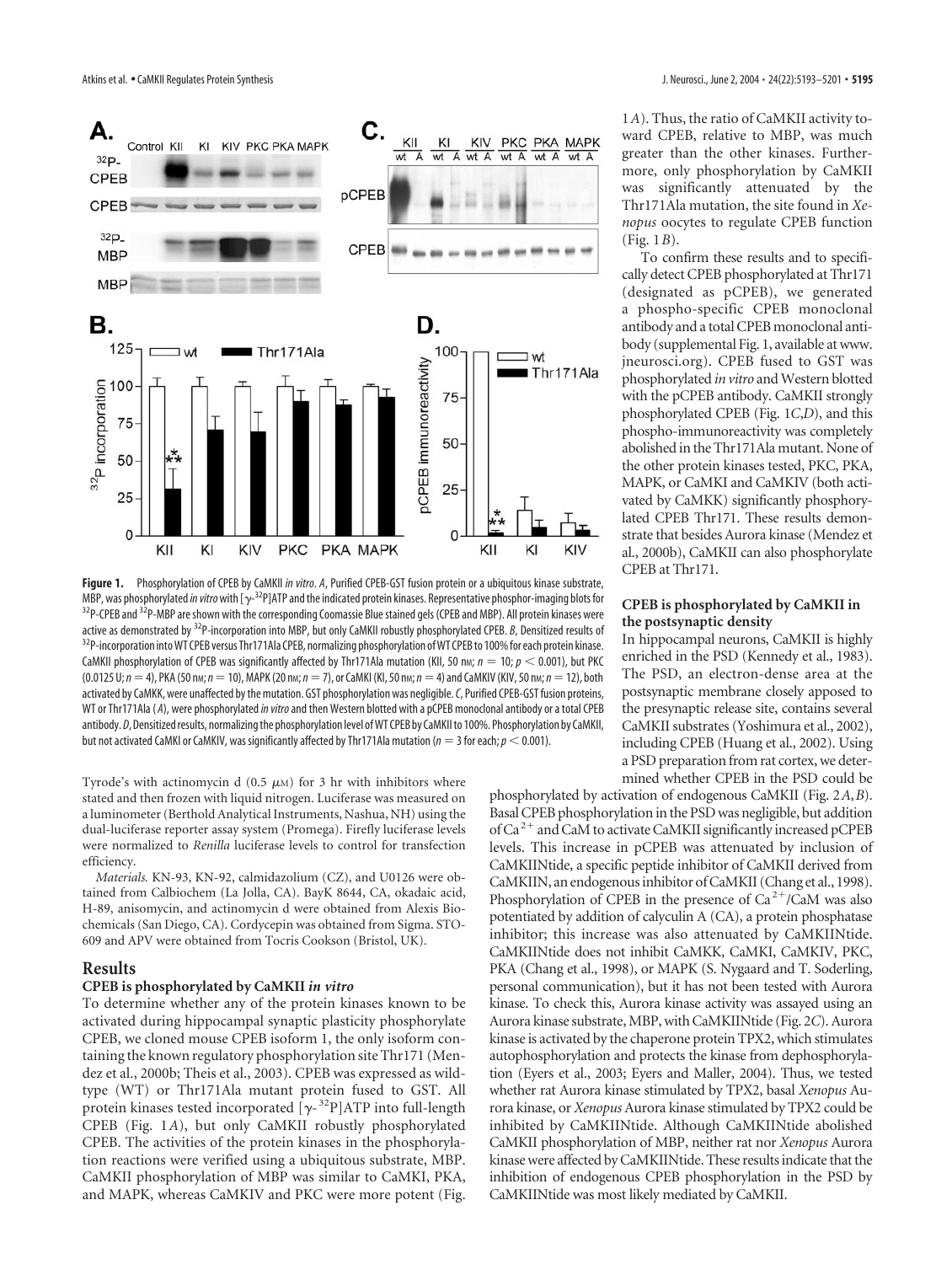

**Figure 2.** Endogenous CPEB is phosphorylated by CaMKII in the PSD. *A*, PSD fractions were phosphorylated with or without 1.4 mm Ca  $^{2+}$  and 5  $\mu$ m CaM, 50 nm CA, or the specific CaMKII inhibitor CaMKIINtide (KIINtide; 10  $\mu$ м) and then Western blotted for pCPEB. Basal phosphorylation levels were negligible. Ca <sup>2 +</sup> /CaM and CA increased pCPEB levels. Protein levels were equivalent as shown by reprobing with an actin antibody. *B*, Densitized results, normalized to the Ca<sup>2+</sup>/CaM stimulation condition ( $n = 3$  for each). CA increased CPEB phosphorylation significantly above the increase seen with Ca  $^{2+}$  /CaM ( $n=3$ ;  $p$   $<$  0.001). The selective, potent peptide inhibitor of CaMKII, CaMKIINtide, significantly blocked pCPEB in PSD fractions treated with Ca <sup>2 +</sup> /CaM ( $n = 3$ ;  $p <$  0.05) or CA ( $n = 3$ ;  $p <$  0.001).  $C$ , To test whether another CPEB kinase found in the PSD, Aurora, could be attenuated by CaMKIINtide, phosphorylation of an Aurora kinase substrate, MBP, was assayed. Shown is a representative phosphor-imaging blot for <sup>32</sup>P-MBP and the corresponding Coomassie Blue stained gel (MBP). MBP was phosphorylated with CaMKII, rat Aurora kinase (rAur), or *Xenopus* Aurora kinase (*X*Aur). CaMKIINtide (KIINtide, 10  $\mu$ м) abolished CaMKII activity. Rat Aurora kinase stimulated by the Aurora kinase chaperone, TPX2, and basal and stimulated *Xenopus* Aurora A kinase were not affected by CaMKIINtide. Thus, another CPEB kinase found in the PSD, Aurora kinase, was not inhibited by CaMKIINtide.

#### **CPEB phosphorylation is regulated dynamically in neurons**

To determine whether CaM-kinase activity regulates CPEB phosphorylation in neurons, cultured hippocampal neurons were depolarized and then Western blotted for pCPEB and pCaMKII. This protocol clamps the membrane potential at  $\sim$ 0 mV, activates voltage-gated calcium channels, and robustly activates CaMKII in dendrites (Wu et al., 2001; Menegon et al., 2002). A time course of CPEB phosphorylation during neuronal depolarization revealed that pCPEB increased nearly fourfold within 1



**Figure 3.** Time course of CPEB phosphorylation in neurons stimulated by depolarization. *A*, Representative Western blots of pCPEB and pCaMKII from neurons depolarized with 90 mm KCl for the indicated time points. For the 10 and 60 min time points, neurons were depolarized for 5 min and then incubated in control solution to assess whether phosphorylation levels were prolonged beyond the initial depolarization. *B*, Densitized results of the fold increase in pCPEB. pCPEB levels were significantly elevated at 10 sec (0.17 min;  $n = 18$ ;  $p < 0.001$ ) and 0.5 min  $(n = 10; p < 0.001)$  but not at 5 min ( $n = 6$ ), 10 min ( $n = 6$ ), or 60 min ( $n = 6$ ). There was no significant change in CPEB total levels.*C*, Densitized fold increase in pCaMKII levels. Similar to pCPEB, increases in pCaMKII were significant at 10 sec (0.17 min;  $n = 18$ ;  $p < 0.001$ ) and 0.5 min ( $n = 10$ ;  $p < 0.001$ ). *D*, Densitized results of the fold increase in pCPEB (left *y*-axis) and pCaMKII (right y-axis) when neurons were stimulated with glutamate (100  $\mu$ m) for the indicated times. Both pCPEB ( $n=3$ ) and pCaMKII ( $n=3$ ) increased at 10 sec (0.17 min;  $p<0.001$ ) but returned to baseline levels after 5 min.

min and then rapidly decayed by 5 min (Fig. 3*A*,*C*). A comparison of pCPEB with pCaMKII indicated a similar temporal relationship (Fig. 3*B*,*C*). Glutamate stimulation gave a modest but significant increase in CPEB phosphorylation, which paralleled the activation of CaMKII (Fig. 3*D*). These results suggest that CPEB phosphorylation is tightly controlled by protein kinase and phosphatase activities in hippocampal neurons, similar to our observations in isolated PSDs.

We next examined the regulatory mechanisms of CPEB phosphorylation in depolarized hippocampal neurons (Fig. 4*A*). Removal of extracellular calcium completely abolished the increases in pCPEB and pCaMKII. Treatment with calmiclazolium (CZ) to inhibit calmodulin, or CdCl<sub>2</sub> to block voltage-gated calcium channels, also blocked the increases in pCPEB and pCaMKII. However, an inhibitor of NMDA receptors, APV, did not inhibit CPEB or CaMKII activation with depolarization. Inhibitors of CaMKK (STO-609), PKA (H-89), PKC (chelerythrine), or MAPK (U0126) had no effect on pCPEB levels (Fig. 4*B*). However, the general CaM-kinase inhibitor, KN-93, significantly decreased pCPEB and pCaMKII levels (Fig. 4*C*), whereas the inactive analog, KN-92, did not significantly affect pCPEB and pCaMKII. Thus, neuronal depolarization increased CPEB phosphorylation, and this was dependent on extracellular calcium, calmodulin, voltage-gated calcium channels, and CaM-kinase activity. Accordingly, the changes in CPEB phosphorylation cor-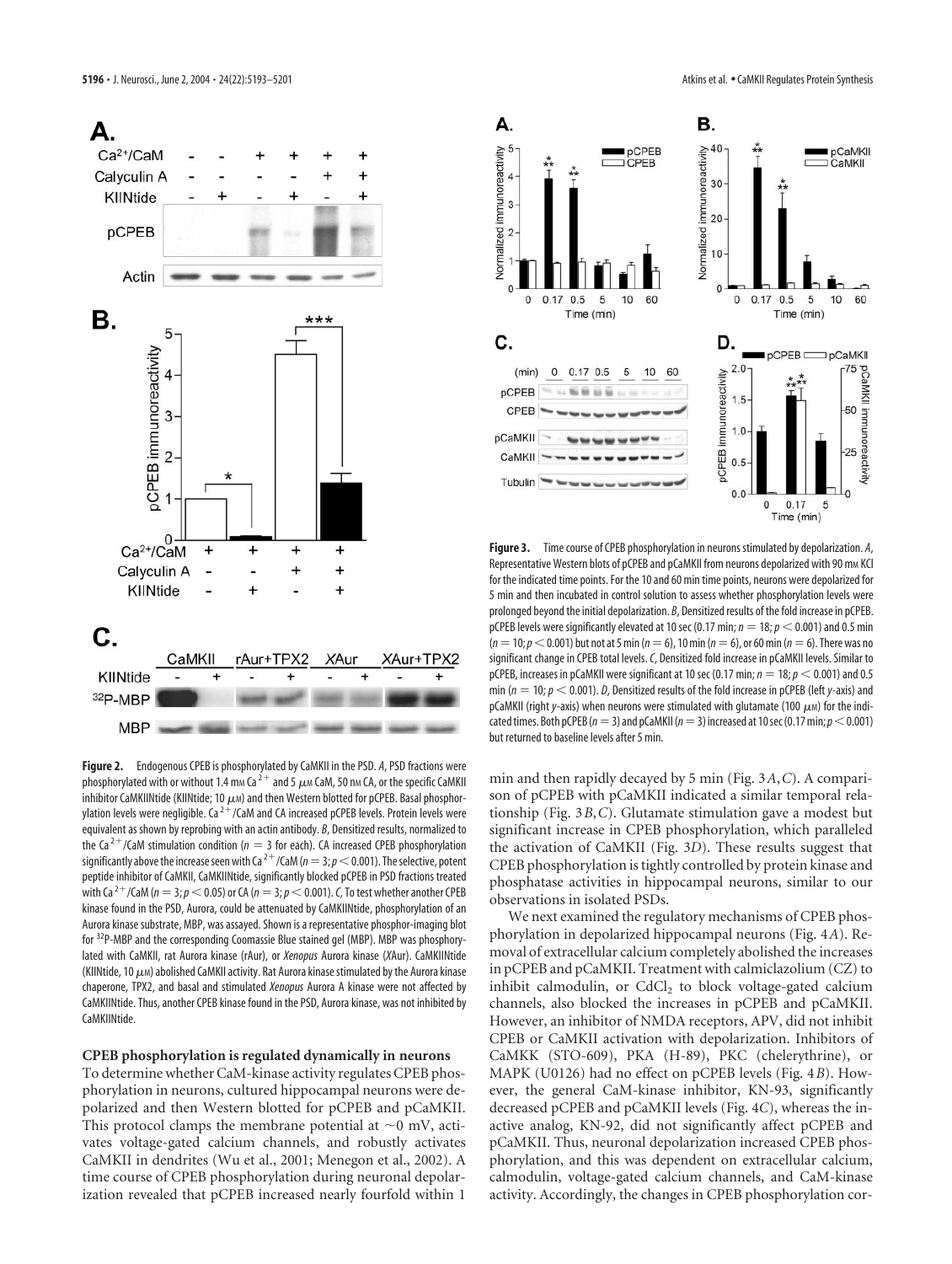

**Figure 4.** CPEB phosphorylation in depolarized neurons requires extracellular calcium, calmodulin, and voltage-gated calcium channels; all of which lead to activation of CaMKII. *A*, Densitized results of the fold increase in pCPEB levels (left*y*-axis) and pCaMKII levels (right *y*-axis). The increases in pCPEB (KCl;  $n = 24$ ;  $p < 0.001$ ) and pCaMKII (KCl;  $n = 24$ ;  $p < 0.001$ ) during neuronal depolarization were blocked when calcium was removed from the extracellular solution and 1 mm EGTA was included (0 Ca  $^{2+}$ pCPEB, *n* = 8; pCaMKII, *n* = 8) or by 5 μm CZ (pCPEB, *n* = 9; pCaMKII, *n* = 10). A voltage-gated calcium channel blocker, 300 μm CdCl<sub>2</sub>, also blocked the increases in pCPEB ( $n = 10$ ) and partially attenuated the increases in pCaMKII ( $n = 10$ ;  $p < 0.001$ ), but an NMDA receptor antagonist, APV (50  $\mu$ m), did not affect pCPEB levels ( $n=8; p<$  0.001) or pCaMKII levels ( $n=8; p<$  0.001). *B,* Application of the CaMKK inhibitor STO-609 (STO; 5  $\mu$ м;  $n=1$ ), the PKA inhibitor H-89 (5  $\mu$ м;  $n=6$ ), the PKC inhibitor chelerythrine (Chele; 1  $\mu$ m;  $n = 4$ ), or the MAPK inhibitor U0126 (5  $\mu$ m;  $n = 6$ ) had no effect on CPEB phosphorylation. *C*, The CaM-kinase inhibitor, KN-93 (10  $\mu$ m), attenuated CPEB phosphorylation when neurons were depolarized (*n*  $=$  16;  $p$   $<$  0.01). This attenuation was comparable with the attenuation in CaMKII activation by KN-93 ( $n=16$ ;  $p<$  0.001). The inactive analog KN-92 had no significant effect on either pCPEB or pCaMKII. *D*, Correlation analysis of the inhibition of pCPEB and pCaMKII with increasing concentrations of KN-93 (0, 2.5, 5, and 10  $\mu$ m). When hippocampal neurons were depolarized, the increases in pCPEB and pCaMKII were inhibited to a similar extent by KN-93 ( $R = 0.901$ ).

related well with changes in CaMKII activity as measured by autophosphorylation of Thr286 (Fig. 4*D*).

Given the temporal dynamics of CPEB phosphorylation in neurons, we next examined which phosphatase regulates CPEB in hippocampal neurons using the protein phosphatase inhibitors calyculin A and okadaic acid. Calyculin A inhibits protein phosphatase 1 (PP1;  $IC_{50}$  0.3–0.7 nM) and protein phosphatase 2a (PP2a; IC $_{50}$  0.2–1 nM) at similar concentrations (Fernandez et al., 2002). However,  $\sim$  50-fold higher concentrations of okadaic acid are required to inhibit PP1 ( $IC_{50}$  20 nm) compared with PP2a  $(IC_{50}$  0.2–1 nM). Neither phosphatase inhibitor has any significant effect on calcineurin, PP2b (Fernandez et al., 2002). We took advantage of these protein phosphatase inhibitors and their  $IC_{50}$ values to identify the protein phosphatase that regulates CPEB in hippocampal neurons. Cultured hippocampal neurons were incubated in the absence of depolarization with these protein phosphatase inhibitors (Fig. 5A). Calyculin A (IC<sub>50</sub> 3.8 nM) was 100fold more potent than okadaic acid  $(IC_{50} 300 \text{ nm})$  at inhibiting

the protein phosphatase that dephosphorylates CPEB in hippocampal neurons (Fig. 5*B*). Furthermore, the increase in CPEB phosphorylation with calyculin A or okadaic acid was attenuated by the CaMkinase inhibitor KN-93 (Fig. 5*C*). However, neither protein phosphatase inhibitor significantly increased CaMKII autophosphorylation (data not shown). These results suggest that basal CaMKII phosphorylates CPEB, and this phosphorylation is strongly suppressed by PP1 by acting on CPEB directly or on CaMKII to modulate basal calciumdependent activity of CaMKII.

### **CaMKII stimulates CPE-dependent protein synthesis in neurons**

To determine whether CaM-kinase activity regulates CPE-dependent protein synthesis in hippocampal neurons, we used a translation assay in which 180 bp of CaMKII 3' UTR, which contains two CPEs and the polyadenylation site, were preceded by the reporter gene luciferase. A similar translation reporter assay, with enhanced GFP in lieu of luciferase, has been used previously by Richter and colleagues to assess CPEB-dependent mRNA translation in cultured hippocampal neurons (Wells et al., 2001). Transfected neurons were depolarized for 5 min, as described above, to elicit increases in pCPEB (Figs. 3–5). Luciferase levels were assayed 3 hr later to determine stable translation rates, because late-phase LTP is protein synthesis dependent at this time point (Frey et al., 1988; Huang and Kandel, 1994). Actinomycin d, a transcription inhibitor, was included to reduce any transcription effects during and after the depolarization. A 1.8 fold increase in luciferase expression was observed in neurons stimulated by depolarization (Fig. 6*A*). When the CPEbinding domains in the 3' UTR were mutated to eliminate CPEB binding (Wu et

al., 1998; Wells et al., 2001), no increase in luciferase expression was observed. This is a critical control, indicating that the increase in luciferase was CPE dependent. Anisomycin  $(0.8 \mu)$ and cordycepin (80  $\mu$ м; a polyadenylation inhibitor), at concentrations that suppressed basal translation by 40–50% (data not shown), blocked the increases in luciferase expression when neurons were depolarized (Fig. 6*A*). Thus, the increase in luciferase levels observed after neuronal depolarization was attributable to CPE-dependent mRNA polyadenylation and translation.

Having established that our translation assay measures CPEdependent changes in luciferase translation, we next determined whether CaMKII can regulate CPE-dependent protein synthesis. Transfection of neurons with our reporter construct allowed us to cotransfect the CaMKII inhibitor protein CaMKIIN, which is more specific and potent than KN-93 (Chang et al., 1998). We previously observed that transfection of hippocampal neurons with CaMKIIN blocks CaMKII activation (i.e., autophosphorylation on Thr286) after depolarization (Wayman et al., 2004).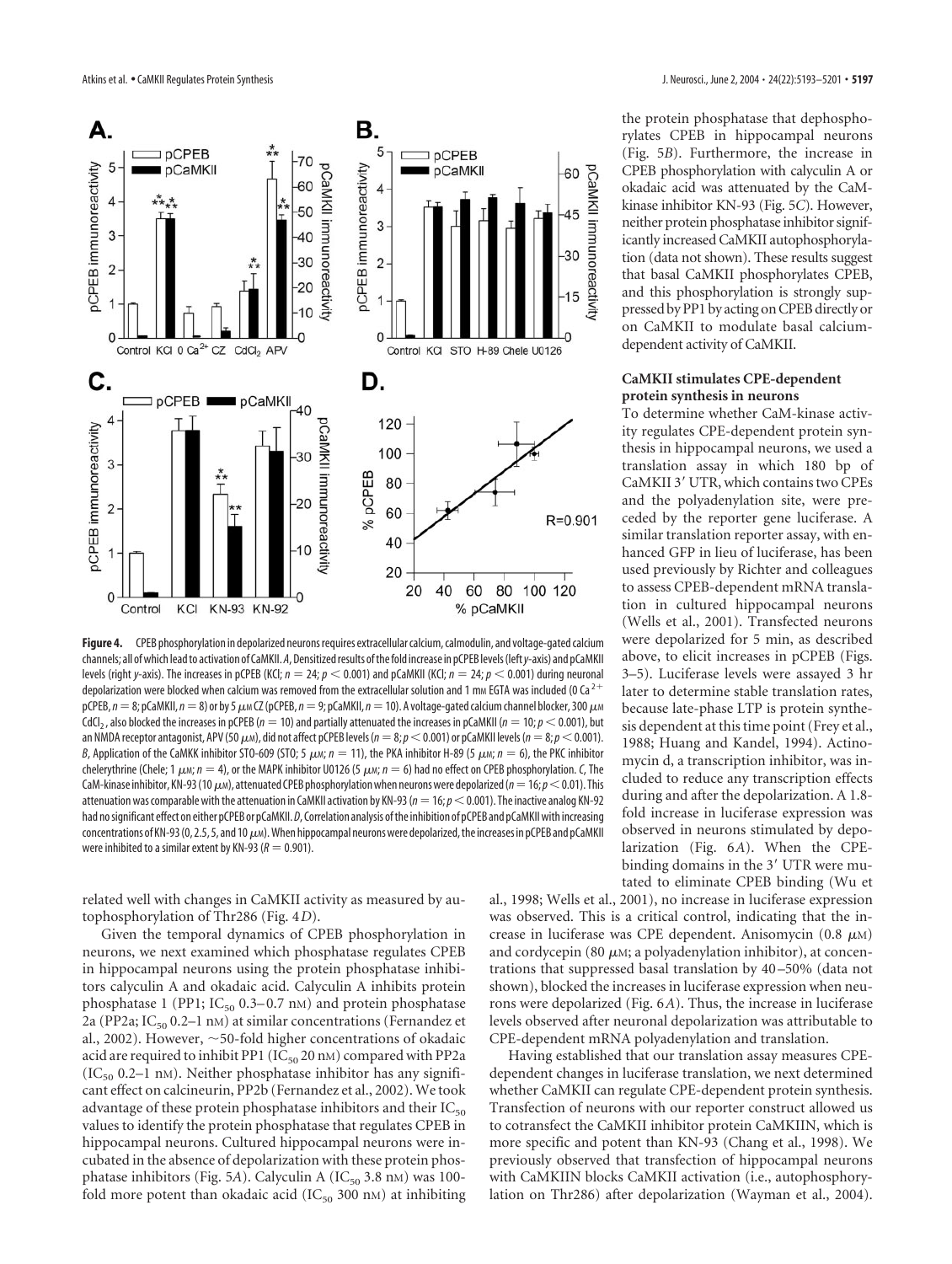А. Calyculin A 0.01 0.1  $\mathbf{1}$ 10 100 1000 (nM) pCPEB Tubulin  $0.1$ 100 1000  $(nM)$  $0.01$ **Okadaic Acid pCPEB** Tubulin В. **Okadaic Acid** 100 oCPEB immunoreactivity Calyculin A 80  $IC_{50}$  3.8 nM 60 40 IC<sub>50</sub> 300 nM 20  $0<sub>1</sub>$  $-10$  $-9$  $-8$  $-7$  $-6$  $-11$  $-5$ Concentration (log M)



**Figure 5.** Identification of the protein phosphatase acting on CPEB. *A*, Representative Western blots of pCPEB and corresponding control blots for total protein (Tubulin). Hippocampal neurons were treated (60 min) with increasing concentrations of the protein phosphatase 1 and 2a inhibitors, calyculin A or okadaic acid, respectively. *B*, Densitized changes in pCPEB in response to calyculin A and okadaic acid ( $n=6$  for all concentrations except for 5  $\mu$ м;  $n=4$ ). Lower concentrations of calyculin A (IC<sub>50</sub> 3.81 nm) were needed to increase pCPEB levels compared with okadaic acid (IC<sub>50</sub> 301 nm). *C*, Representative Western blots of pCPEB and total protein (Tubulin). Hippocampal neurons were treated with calyculin A (2.5 nm) or okadaic acid (5 nm) for 60 min. The CaM-kinase inhibitor KN-93 (10  $\mu$ m) attenuated the increase in pCPEB with calyculin A or okadaic acid. Results are representative of experiments repeated in triplicate.

Importantly, CaMKIINtide, the inhibitory peptide derived from CaMKIIN, does not inhibit Aurora kinase (Fig. 2*C*). Inhibition of CaMKII with CaMKIIN blocked the increase in luciferase translation compared with neurons cotransfected with empty vector (Fig. 6*B*). Moreover, inhibitors of PKA or MAPK did not block the increase in luciferase expression. These results demonstrate a potent, selective inhibitor of CaMKII blocked CPE-mediated protein synthesis in hippocampal neurons.

## **Discussion**

CaMKII is a multifunctional modulator of neuronal development and synaptic plasticity (Lisman et al., 2002). We have now described a potential new role for CaMKII: regulation of protein synthesis through CPEB. CaMKII phosphorylated the regulatory site, Thr171, of CPEB *in vitro* and also endogenous CPEB in the PSD. CPEB phosphorylation in neurons required extracellular calcium, voltage-gated calcium channels, calmodulin, and CaM-

kinase activity. Furthermore, CPE-dependent protein synthesis in hippocampal neurons was blocked by a potent specific inhibitor of CaMKII, CaMKIIN, which does not inhibit Aurora kinase. Together, these data demonstrate that CPEB phosphorylation and CPE-dependent protein synthesis are regulated by CaMkinase activity in hippocampal neurons, providing a possible mechanism for how dendritic protein synthesis can be regulated in various forms of  $Ca^{2+}$ -dependent synaptic plasticity.

Previous studies in *Xenopus* oocytes have shown that CPEB is phosphorylated by Aurora kinase at Ser174 (Mendez et al., 2000b), the site analogous to Thr171 in mouse CPEB. This phosphorylation event recruits polyadenylation factors to the mRNA and initiates polyadenylation and translation (Stebbins-Boaz et al., 1999; Mendez et al., 2000a; Huang et al., 2002). These results and our own demonstrate that CPEB phosphorylation is regulated by Aurora kinase and CaMKII activity in hippocampal neurons. We demonstrated that depolarization of hippocampal neurons, which activated CaMKII, increased CPEB phosphorylation. This was blocked by removal of extracellular calcium, inhibition of calmodulin, and voltage-gated calcium channels; all of which also blocked CaMKII activation. Accordingly, a CaM-kinase inhibitor, KN-93, attenuated endogenous CPEB phosphorylation in hippocampal neurons. CPEB phosphorylation was inhibited by up to 40% by the CaMkinase inhibitor KN-93. Similarly, CaMKII was also inhibited by only 50%, with a 20-fold activation of CaMKII remaining, which could easily account for the residual CPEB phosphorylation. More complete inhibition by KN-93 could not be tested because the control compound KN-92 also began to modestly affect CaMKII above 10  $\mu$ m. Although our studies clearly demonstrate that CaMKII phosphorylates CPEB Thr171 and regulates CPE-dependent protein synthesis when neurons are depolarized, other stimulation paradigms may also involve Aurora kinase. Detailed mechanisms for how Aurora kinase may be regulated in neurons have yet to be determined. In our studies, we demonstrate that when hippocampal neurons are depolarized, the increase in CPEB phosphorylation was inhibited by removal of extracellular calcium, calmidazolium, CdCl<sub>2</sub>, and the CaM-kinase inhibitor KN-93, which all blocked CaMKII activation as well. Additional studies are required to assess the relative roles of CaMKII and Aurora kinase in regulating CPEB-mediated protein synthesis in hippocampal neurons.

At first glance, the rapid and transient phosphorylation of CPEB by CaMKII seems paradoxical to its potential role in regulation of protein synthesis during long-term synaptic plasticity. Intriguingly, protein synthesis occurs within 15 min of LTP induction (Otani et al., 1989; Woo and Nguyen, 2003), suggesting that CPEB could be operative during the first minutes of synaptic plasticity. CPEB phosphorylation results in recruitment of poly(A) polymerase factors to the mRNA, and polyadenylation of the mRNA is thought to disrupt the inhibitory multiprotein complex that suppresses translation initiation (Stebbins-Boaz et al., 1999; Mendez et al., 2000a; Cao and Richter, 2002). We speculate that continued CPEB phosphorylation may not be necessary to complete polyadenylation of the mRNA. That is, CPEB phosphorylation stimulates CPE-dependent mRNA polyadenylation, but CPEB dephosphorylation may not be able to switch off CPEdependent mRNA translation once polyadenylation is initiated. In oocytes, CPEB-mediated translation is terminated by hyperphosphorylation and targeted degradation of CPEB (Mendez et al., 2002; Thom et al., 2003). Additional experiments are required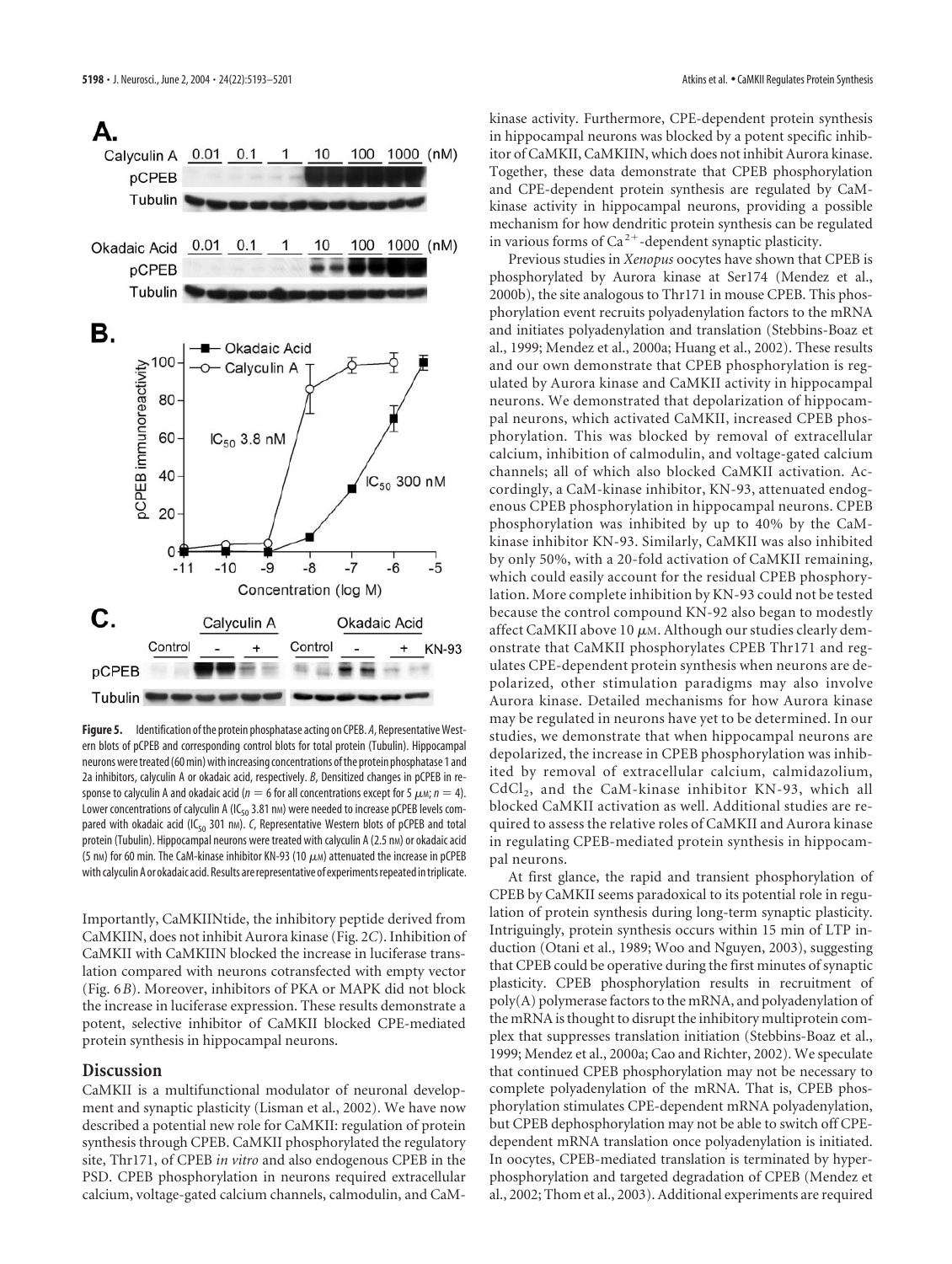

**Figure 6.** Regulation of CPE-mediated protein synthesis by CaMKII in neurons. *A*, Cultured hippocampal neurons were transfected with plasmids expressing firefly luciferase fused to a portion of CaMKII 3' UTR that contained two WT CPE domains or mutated CPE domains (MT). Neurons were stimulated with depolarization by 90 mm KCl for 5 min, incubated for 3 hr in control saline, and then assayed for luciferase levels. Luciferase expression significantly increased in depolarized neurons only when the CPE-binding domains were intact ( $n=100; p<$  0.001). Treatment with 0.8  $\mu$ m anisomycin ( $n=1$ 5) or 80  $\mu$ m cordycepin ( $n=1$ 17) decreased basal translation levels by 40 –50% (data not shown) and blocked the increases in luciferase expression when neurons were depolarized. *B*, CPE-mediated luciferase translation was blocked by a specific inhibitor of CaMKII (KIIN). Cotransfection of neurons with luciferase fused to the 3' UTR of CaMKII and empty vector elicited significant increases in luciferase when the CPE domains were not mutated (control,  $n = 24$ ;  $p < 0.001$ ). However, cotransfection of CaMKIIN, an endogenous protein inhibitor of CaMKII, blocked the increases in luciferase ( $n=$  22), whereas the PKA inhibitor 5  $\mu$ mH-89 ( $n=$  11;  $p$   $<$  0.01) or the MAPK inhibitor 5  $\mu$ m U0126 ( $\eta =$  16;  $\rho$   $<$  0.001) did not block the increases in luciferase translation.

to identify the mechanism(s) that switches off CPE-dependent translation in hippocampal neurons.

In agreement with previous *in vitro* studies (Tay et al., 2003), we found that CPEB was rapidly dephosphorylated in hippocampal neurons. This suggests that to prolong CPEB phosphorylation, a sufficiently high calcium influx may be necessary for simultaneous activation of CaMKII and PKA through calciumdependent adenylyl cyclases. Activated PKA inhibits PP1 by phosphorylating inhibitor 1 or dopamine- and cAMP-regulated phosphoprotein 32 (DARPP-32) (Winder and Sweatt, 2001). When phosphorylated, these inhibitors suppress PP1 activity. During early-phase LTP, activation of CaMKII is accompanied by PP1 inhibition through this mechanism, and this could result in prolonged phosphorylation of CPEB and stronger stimulation of protein synthesis than occurs with depolarizing stimulation alone (Blitzer et al., 1998; Makhinson et al., 1999; Brown et al., 2000). DARPP-32 is dephosphorylated by calcineurin, a calciumdependent protein phosphatase, which responds to moderate levels of calcium (Winder and Sweatt, 2001). These signaling pathways may tightly control CPE-dependent protein synthesis such that moderate calcium increases are insufficient to activate translation; rather, high calcium influxes in dendritic spines may be necessary to overcome calcineurin and induce PKA phosphorylation of DARPP-32, consequently inactivating PP1. Thus, CPEB may gate various forms of Ca<sup>2+</sup>-dependent neuronal plasticity by acting as a coincidence detector for CaMKII activation and PP1 inhibition.

CPEB is found in many species, from *Aplysia* to humans (Mendez and Richter, 2001). Of the four CPEB isoforms cloned, only isoform 1 has the known regulatory phosphorylation site, Thr171 (Theis et al., 2003). Multiple lines of evidence clearly demonstrate that Thr171 is the regulatory site for CPEB isoform 1-dependent translation. Its phosphorylation enhances coimmu-

noprecipitation of CPEB with polyadenylation factors (Mendez et al., 2000a) (i.e., cleavage and polyadenylation specificity factor) and breaks the sequestering of translation proteins by the inhibitory protein maskin (Stebbins-Boaz et al., 1999). Finally, phosphorylation of CPEB has been directly shown to increase mRNA polyadenylation and translation in a reconstituted assay, and this is blocked by mutation of the phosphorylation site to Ala (Mendez et al., 2000a). There are at least 28 predicted phosphorylation consensus sequences in CPEB isoform 1, suggesting that other protein kinases may phosphorylate alternative sites and regulate CPEB by other mechanisms. For example, phosphorylation by PKA of*Aplysia* CPEB, which lacks a homologous Thr171, increased actin mRNA polyadenylation and protein synthesis during long-term facilitation (Liu and Schwartz, 2003). Besides phosphorylation, CPEB is also transcriptionally regulated (Theis et al., 2003). Application of a glutamate agonist increases transcription of CPEB isoforms 3 and 4 in the hippocampus. Recent studies have identified a novel mechanism to regulate CPEB. CPEB can be converted into a prion-like state, stimulating CPE-

dependent translation and providing a potential mechanism for how long-term increases in protein synthesis are maintained during synaptic plasticity (Si et al., 2003). Thus, there are multiple mechanisms to regulate CPEB, and it remains to be determined how these isoforms and their mechanisms of regulation interact to control polyadenylation and translation of dendritic mRNAs.

An examination of dendritically localized mRNAs, such as Arc,  $\alpha$ -CaMKII,  $\beta$ -actin, fragile X mental retardation protein, MAP2, and PSD95 (postsynaptic density-95), reveals that some, but not all, contain CPE domains (Job and Eberwine, 2001b). All of the necessary factors for CPE-dependent polyadenylation and translation are present in hippocampal dendrites (Huang et al., 2002). Interestingly, many of these other translation factors (e.g., eukartyotic translation initiation factor 4E, eIF4E-binding proteins can also be phosphorylated, layering another level of control to dendritic protein synthesis (Gingras et al., 1999; Kelleher et al., 2004). For example, phosphorylation of eukaryotic elongation factor 2, an initiation factor that binds the 5' UTR, increases CaMKII mRNA translation in synaptosomes in response to glutamate stimulation (Scheetz et al., 2000). Future studies will continue to reveal the full complexity of the regulation and coordination of dendritic protein synthesis during synaptic plasticity.

The present work evokes the hypothesis that induction of hippocampal LTP, which requires postsynaptic elevations of calcium and produces a prolonged  $(>1$  hr) activation of CaMKII and inactivation of PP1, may promote protein synthesis from CPEcontaining dendritic mRNAs through phosphorylation of CPEB.

#### **References**

Aakalu G, Smith WB, Nguyen N, Jiang C, Schuman EM (2001) Dynamic visualization of local protein synthesis in hippocampal neurons. Neuron 30:489–502.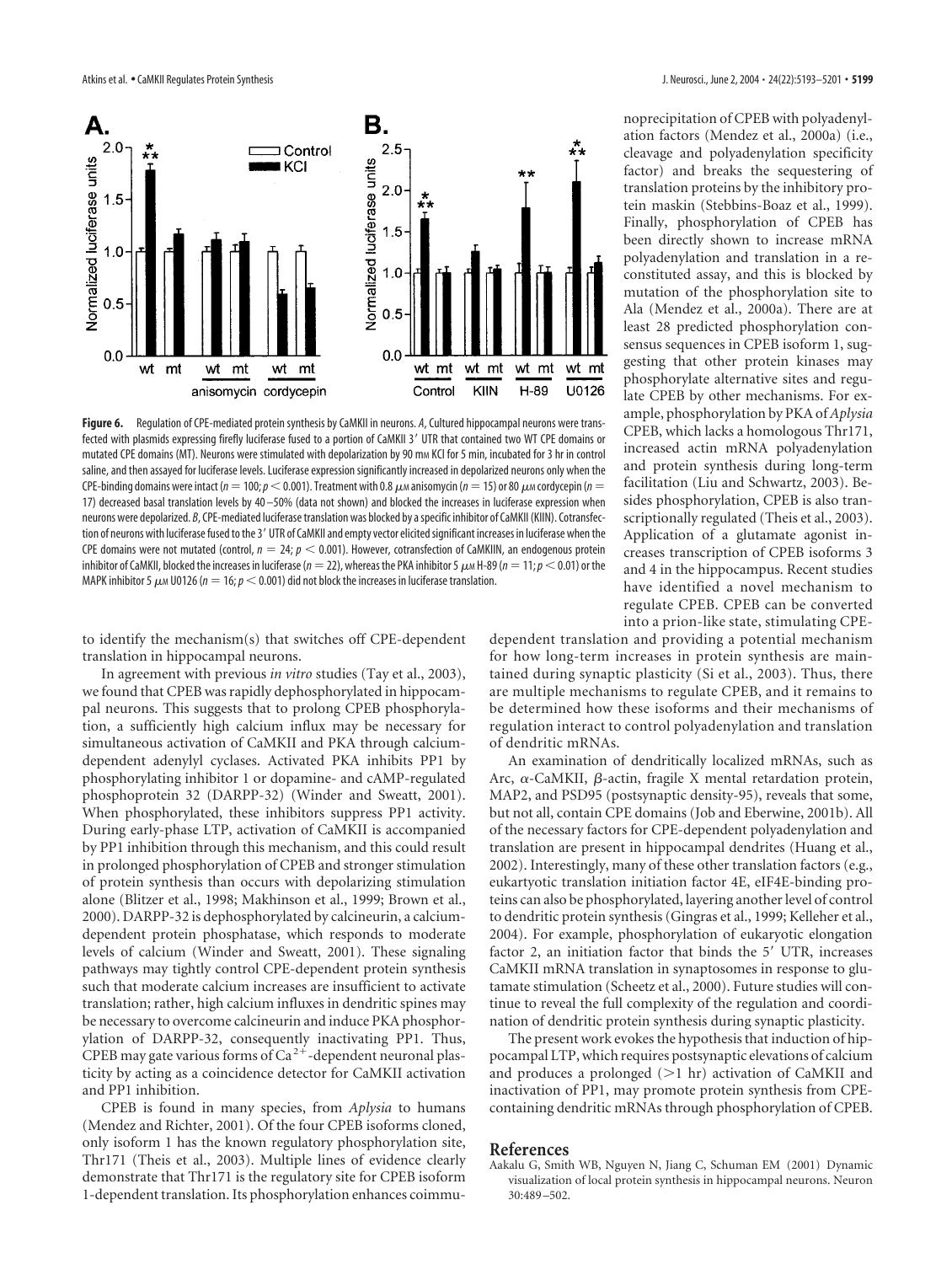- Blitzer RD, Connor JH, Brown GP, Wong T, Shenolikar S, Iyengar R, Landau EM (1998) Gating of CaMKII by cAMP-regulated protein phosphatase activity during LTP. Science 280:1940–1942.
- Brewer GJ (1997) Isolation and culture of adult rat hippocampal neurons. J Neurosci Methods 71:143–155.
- Brown GP, Blitzer RD, Connor JH, Wong T, Shenolikar S, Iyengar R, Landau EM (2000) Long-term potentiation induced by theta frequency stimulation is regulated by a protein phosphatase-1-operated gate. J Neurosci 20:7880–7887.
- Cao Q, Richter JD (2002) Dissolution of the maskin-eIF4E complex by cytoplasmic polyadenylation and poly(A)-binding protein controls cyclin B1 mRNA translation and oocyte maturation. EMBO J 21:3852–3862.
- Chang BH, Mukherji S, Soderling TR (1998) Characterization of a calmodulin kinase II inhibitor protein in brain. Proc Natl Acad Sci USA 95:10890–10895.
- Eyers PA, Maller JL (2004) Regulation of *Xenopus* Aurora A activation by TPX2. J Biol Chem 279:9008–9015.
- Eyers PA, Erikson E, Chen LG, Maller JL (2003) A novel mechanism for activation of the protein kinase Aurora A. Curr Biol 13:691–697.
- Fernandez JJ, Candenas ML, Souto ML, Trujillo MM, Norte M (2002) Okadaic acid, useful tool for studying cellular processes. Curr Med Chem 9:229–262.
- Frey U, Krug M, Reymann KG, Matthies H (1988) Anisomycin, an inhibitor of protein synthesis, blocks late phases of LTP phenomena in the hippocampal CA1 region *in vitro*. Brain Res 452:57–65.
- Gingras AC, Raught B, Sonenberg N (1999) eIF4 initiation factors: effectors of mRNA recruitment to ribosomes and regulators of translation. Annu Rev Biochem 68:913–963.
- Huang YS, Jung MY, Sarkissian M, Richter JD (2002) N-methyl-Daspartate receptor signaling results in Aurora kinase-catalyzed CPEB phosphorylation and alpha CaMKII mRNA polyadenylation at synapses. EMBO J 21:2139–2148.
- Huang YY, Kandel ER (1994) Recruitment of long-lasting and protein kinase A-dependent long-term potentiation in the CA1 region of hippocampus requires repeated tetanization. Learn Mem 1:74–82.
- Job C, Eberwine J (2001a) Identification of sites for exponential translation in living dendrites. Proc Natl Acad Sci USA 98:13037–13042.
- Job C, Eberwine J (2001b) Localization and translation of mRNA in dendrites and axons. Nat Rev Neurosci 2:889–898.
- Kelleher III RJ, Govindarajan A, Jung H-Y, Kang H, Tonegawa S (2004) Translational control by MAPK signaling in long-term synaptic plasticity and memory. Cell 116:467–479.
- Kennedy MB, Bennett MK, Erondu NE (1983) Biochemical and immunochemical evidence that the "major postsynaptic density protein" is a subunit of a calmodulin-dependent protein kinase. Proc Natl Acad Sci USA 80:7357–7361.
- Kimura K, Nozaki N, Saijo M, Kikuchi A, Ui M, Enomoto T (1994) Identification of the nature of modification that causes the shift of DNA topoisomerase II beta to apparent higher molecular weight forms in the M phase. J Biol Chem 269:24523–24526.
- Lisman J, Schulman H, Cline H (2002) The molecular basis of CaMKII function in synaptic and behavioural memory. Nat Rev Neurosci 3:175–190.
- Littlepage LE, Wu H, Andresson T, Deanehan JK, Amundadottir LT, Ruderman JV (2002) Identification of phosphorylated residues that affect the activity of the mitotic kinase Aurora-A. Proc Natl Acad Sci USA 99:15440–15445.
- Makhinson M, Chotiner JK, Watson JB, O'Dell TJ (1999) Adenylyl cyclase activation modulates activity-dependent changes in synaptic strength and Ca<sup>2+</sup>/calmodulin-dependent kinase II autophosphorylation. J Neurosci 19:2500–2510.
- Mayford M, Baranes D, Podsypanina K, Kandel ER (1996) The 3 untranslated region of CaMKII alpha is a cis-acting signal for the localization and translation of mRNA in dendrites. Proc Natl Acad Sci USA 93:13250–13255.
- Mendez R, Richter JD (2001) Translational control by CPEB: a means to the end. Nat Rev Mol Cell Biol 2:521–529.
- Mendez R, Barnard D, Richter JD (2002) Differential mRNA translation and meiotic progression require Cdc2-mediated CPEB destruction. EMBO J 21:1833–1844.
- Mendez R, Murthy KG, Ryan K, Manley JL, Richter JD (2000a) Phosphorylation of CPEB by Eg2 mediates the recruitment of CPSF into an active cytoplasmic polyadenylation complex. Mol Cell 6:1253–1259.
- Mendez R, Hake LE, Andresson T, Littlepage LE, Ruderman JV, Richter JD (2000b) Phosphorylation of CPE binding factor by Eg2 regulates translation of c-mos mRNA. Nature 404:302–307.
- Menegon A, Verderio C, Leoni C, Benfenati F, Czernik AJ, Greengard P, Matteoli M, Valtorta F (2002) Spatial and temporal regulation of Ca<sup>2+</sup>/ calmodulin-dependent protein kinase II activity in developing neurons. J Neurosci 22:7016–7026.
- Miller S, Yasuda M, Coats JK, Jones Y, Martone ME, Mayford M (2002) Disruption of dendritic translation of CaMKIIalpha impairs stabilization of synaptic plasticity and memory consolidation. Neuron 36:507–519.
- Mori Y, Imaizumi K, Katayama T, Yoneda T, Tohyama M (2000) Two cisacting elements in the 3' untranslated region of alpha-CaMKII regulate its dendritic targeting. Nat Neurosci 3:1079–1084.
- Nguyen PV, Abel T, Kandel ER (1994) Requirement of a critical period of transcription for induction of a late phase of LTP. Science 265:1104–1107.
- Ostroff LE, Fiala JC, Allwardt B, Harris KM (2002) Polyribosomes redistribute from dendritic shafts into spines with enlarged synapses during LTP in developing rat hippocampal slices. Neuron 35:535–545.
- Otani S, Marshall CJ, Tate WP, Goddard GV, Abraham WC (1989) Maintenance of long-term potentiation in rat dentate gyrus requires protein synthesis but not messenger RNA synthesis immediately posttetanization. Neuroscience 28:519–526.
- Ouyang Y, Rosenstein A, Kreiman G, Schuman EM, Kennedy MB (1999) Tetanic stimulation leads to increased accumulation of  $Ca(2+)$ / calmodulin-dependent protein kinase II via dendritic protein synthesis in hippocampal neurons. J Neurosci 19:7823–7833.
- Roberts LA, Large CH, Higgins MJ, Stone TW, O'Shaughnessy CT, Morris BJ (1998) Increased expression of dendritic mRNA following the induction of long-term potentiation. Brain Res Mol Brain Res 56:38–44.
- Rook MS, Lu M, Kosik KS (2000) CaMKIIalpha 3' untranslated regiondirected mRNA translocation in living neurons: visualization by GFP linkage. J Neurosci 20:6385–6393.
- Scheetz AJ, Nairn AC, Constantine-Paton M (2000) NMDA receptormediated control of protein synthesis at developing synapses. Nat Neurosci 3:211–216.
- Si K, Lindquist S, Kandel ER (2003) A neuronal isoform of the *aplysia* CPEB has prion-like properties. Cell 115:879–891.
- Soderling TR, Derkach VA (2000) Postsynaptic protein phosphorylation and LTP. Trends Neurosci 23:75–80.
- Stebbins-Boaz B, Cao Q, de Moor CH, Mendez R, Richter JD (1999) Maskin is a CPEB-associated factor that transiently interacts with elF-4E. Mol Cell 4:1017–1027.
- Steward O, Schuman EM (2001) Protein synthesis at synaptic sites on dendrites. Annu Rev Neurosci 24:299–325.
- Tay J, Hodgman R, Sarkissian M, Richter JD (2003) Regulated CPEB phosphorylation during meiotic progression suggests a mechanism for temporal control of maternal mRNA translation. Genes Dev 17:1457–1462.
- Theis M, Si K, Kandel ER (2003) Two previously undescribed members of the mouse CPEB family of genes and their inducible expression in the principal cell layers of the hippocampus. Proc Natl Acad Sci USA 100:9602–9607.
- Thom G, Minshall N, Git A, Argasinska J, Standart N (2003) Role of cdc2 kinase phosphorylation and conserved N-terminal proteolysis motifs in cytoplasmic polyadenylation-element-binding protein (CPEB) complex dissociation and degradation. Biochem J 370:91–100.
- Thomas KL, Laroche S, Errington ML, Bliss TV, Hunt SP (1994) Spatial and temporal changes in signal transduction pathways during LTP. Neuron 13:737–745.
- Tokumitsu H, Brickey DA, Glod J, Hidaka H, Sikela J, Soderling TR (1994) Activation mechanisms for  $Ca^{2+}/cal$ calmodulin-dependent protein kinase IV. Identification of a brain CaM-kinase IV kinase. J Biol Chem 269:28640–28647.
- Vinade L, Dosemeci A (2000) Regulation of the phosphorylation state of the AMPA receptor GluR1 subunit in the postsynaptic density. Cell Mol Neurobiol 20:451–463.
- Wayman GA, Kaech S, Grant WF, Davare M, Impey S, Tokumitsu H, Nozaki N, Banker G, Soderling TR (2004) Regulation of axonal extension and